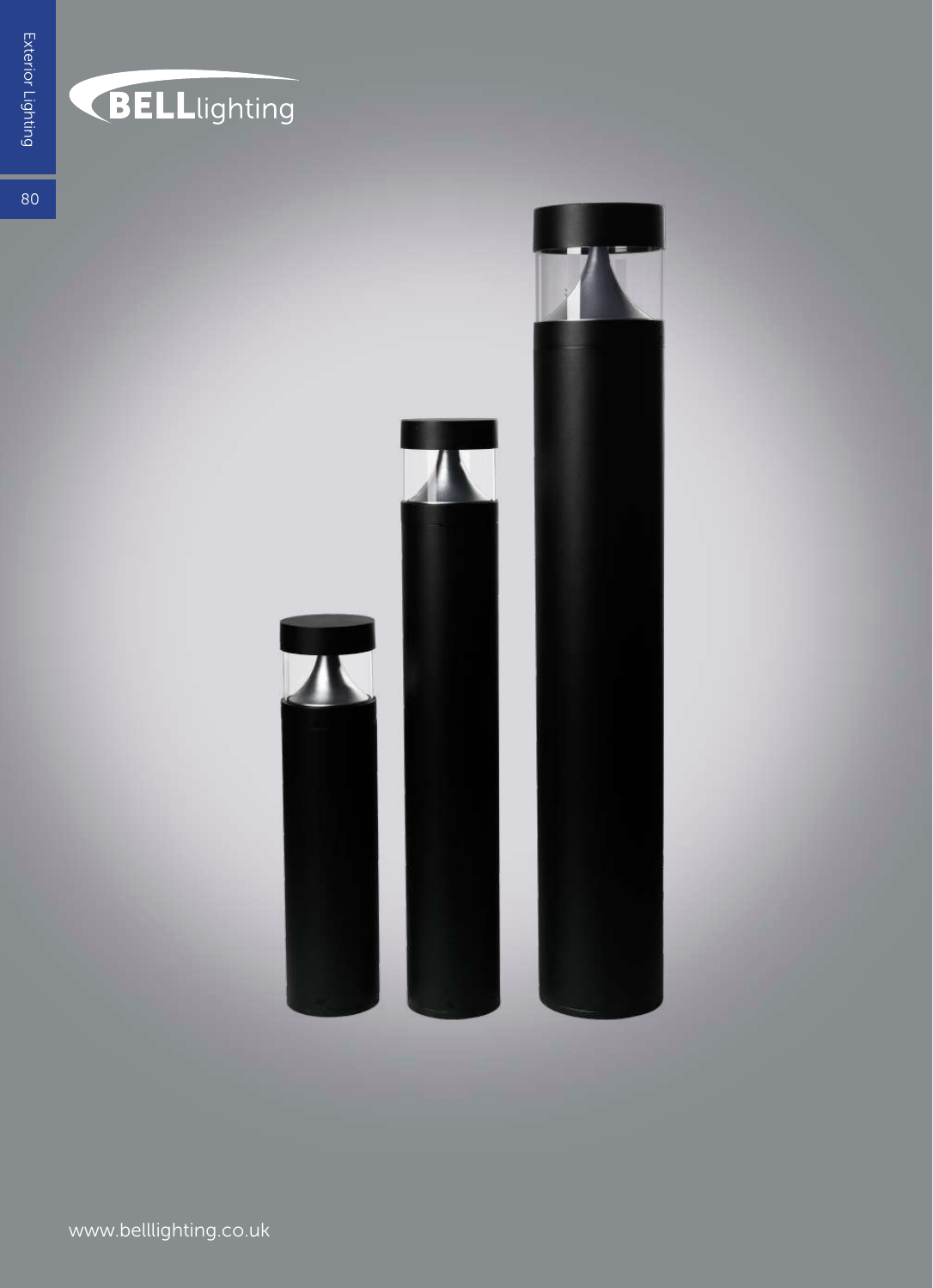# **L una**

#### LED Integrated Bollard

The Luna Integrated Bollard Range, available in 3 different wattages with root mounting kits provided as standard for secure fitting. Perfect for driveways and amenity lighting to ensure safe passage of visitors and staff. Sleek, modern design, powder coated aluminium construction coupled with the efficiency of LED means these units are 'fit and forget'.

- Clear polycarbonate diffuser
- Root mounting kit included
- Powder coated aluminium construction
- Choice of heights 500/700/1000mm
- Designed to minimise light pollution
- 360° Light distribution
- Warm White
- 30000 Hours



LMR80: Maximum 20% of lumen depreciation over rated hours. B10: Maximum 10% of fittings failure rate over rated hours



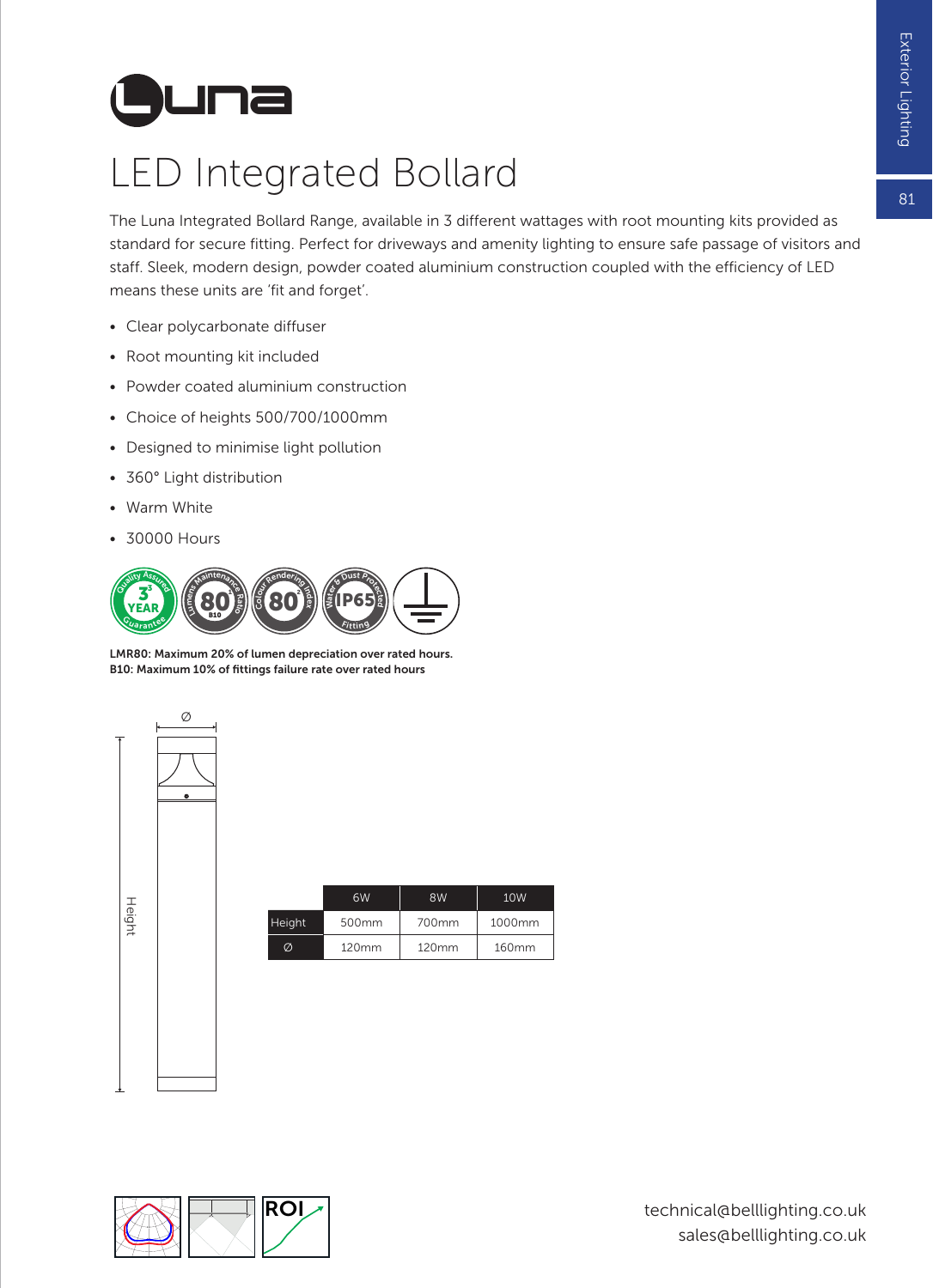## **L una**

#### LED IP65 Integrated Bollard

| <b>Technical Specification</b> |                                                              |  |  |  |  |
|--------------------------------|--------------------------------------------------------------|--|--|--|--|
| Construction                   | Powder coated aluminium                                      |  |  |  |  |
| Driver                         | <b>BELL</b>                                                  |  |  |  |  |
| LED Chip                       | Samsung                                                      |  |  |  |  |
| IP Rating                      | <b>IP65</b>                                                  |  |  |  |  |
| Operating Temp                 | $-30^{\circ}$ C to $+35^{\circ}$ C                           |  |  |  |  |
| Input Voltage                  | 220-240V                                                     |  |  |  |  |
| Power Factor                   | > 0.9                                                        |  |  |  |  |
| <b>CRI</b>                     | 80 - Exceeds EU standard of Ra 70 for Colour Rendering Index |  |  |  |  |
| <b>LMR</b>                     | 80 - Exceeds EU standard of 70 for Lumens Maintenance Ratio  |  |  |  |  |

| Code  | v       | W  | Lm. | Description                      | Temp  | Hours |
|-------|---------|----|-----|----------------------------------|-------|-------|
| 10440 | 100-240 | 6  | 366 | Luna 6W IP65 LED 500mm Bollard   | 3000K | 30000 |
| 10441 | 100-240 | 8  | 605 | Luna 8W IP65 LED 700mm Bollard   | 3000K | 30000 |
| 10442 | 100-240 | 10 | 685 | Luna 10W IP65 LED 1000mm Bollard | 3000K | 30000 |

<sup>1</sup> Exceeds EU standard of 70 for Lumens Maintenance Ratio<br><sup>2</sup> Exceeds EU standard of Ra 70 for Colour Rendering Index<br><sup>3</sup> Subject to terms & conditions (Contact Customer Service)

82